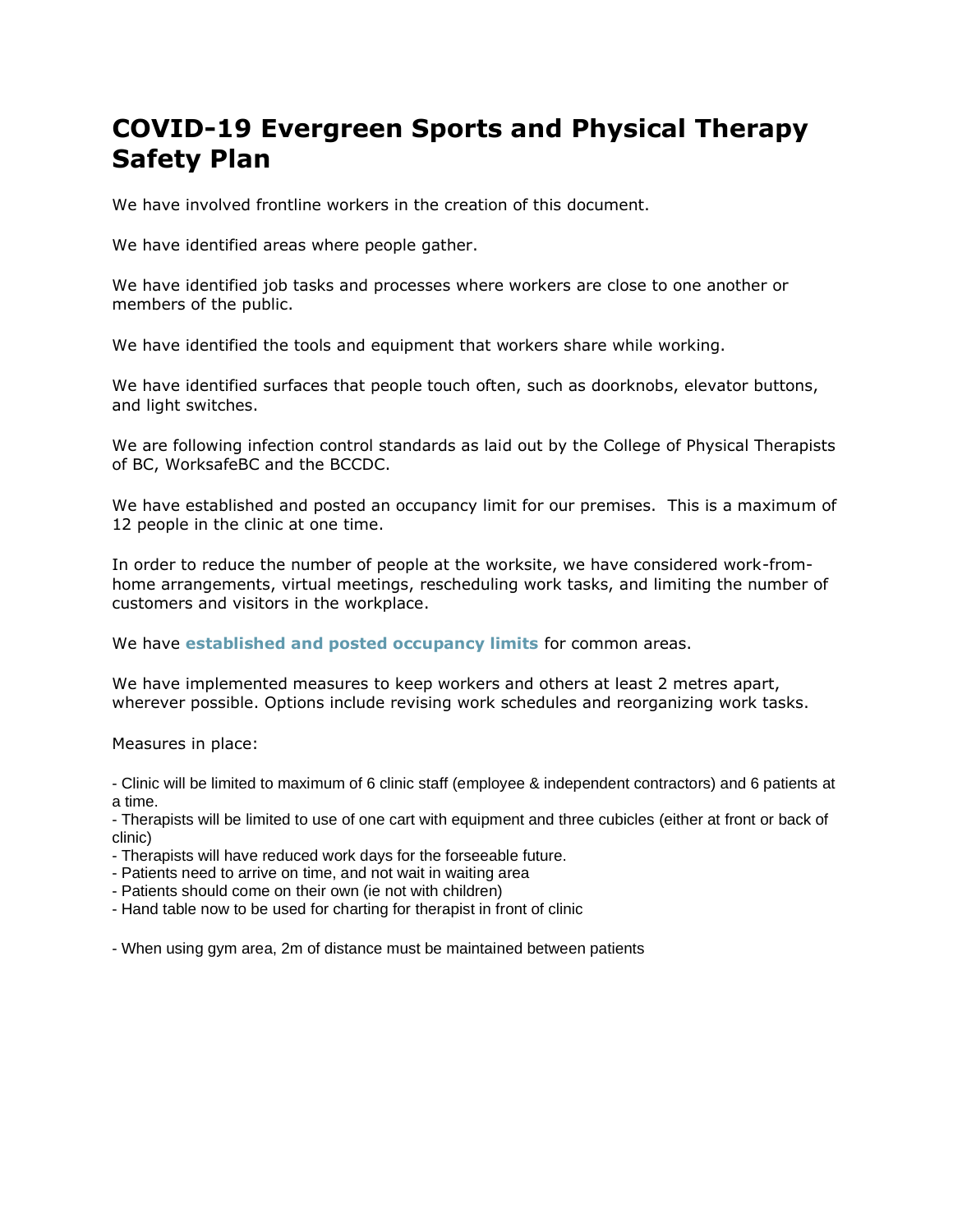We have installed barriers where workers can't keep physically distant from co-workers, customers, or others.

We have included barrier cleaning in our cleaning protocols.

We have installed the barriers so they don't introduce other risks to workers

Measures in place

- use of treatment cubicles (one per patient)
- installation of glass in waiting area-
- cleaning protocol and checklist

We have identified rules and guidelines for how workers should conduct themselves.

We have clearly communicated these rules and guidelines to workers through a combination of training and signage.

Measures in place

1. Hand sanitizing stations and Hand washing areas are available for workers and patients to utilize throughout the day.

2. Hand washing instructions have been posted in the entrance and at the sink area

3. Employees and contractors will fill out a Covid -19 screening form, sign and date the form before starting their shift.

4. Employees and contractors must change their shoes upon entering the clinic and are encouraged to bring a separate set of clothing.

5. Clinic changes include:

a. Plexiglass separating waiting and front desk

b. Removal of chairs from the waiting area, as well as magazines

c. Clean and dirty pen bin

d. Establishment of daily cleaning protocols for high touch areas and used equipment with posted checklist.

e. Limit of therapists and patients in the clinic. 2 Therapists in clinic at one time, with a maximum of 4 patients in the clinic at one time.

f. Screening poster for patients upon entering clinic for Symptoms of covid-19, instructions on sanitizing and washing hands, and for social distancing,

g. Posters showing proper usage of PPE, hand washing and using a mask

h. Adequate PPE for Employees and Independent contractors including: Masks, gowns, face shields and gloves

i. One pillow per cubicle with pillow case changed after every patient

j. Therapists will have access to one cart with hand sanitizer, ultrasound, goniometer, gloves, etc.

Sharing of equipment between therapists is discouraged,

k. IFC unit must be disinfected after each use.

l. Patients are discouraged from handling treatment equipment, unless they are performing their own ultrasound, under direction of the Therapist, in order to maintain a 2m distance, Disinfection must occur after each usage,

m. No returning of purchased equipment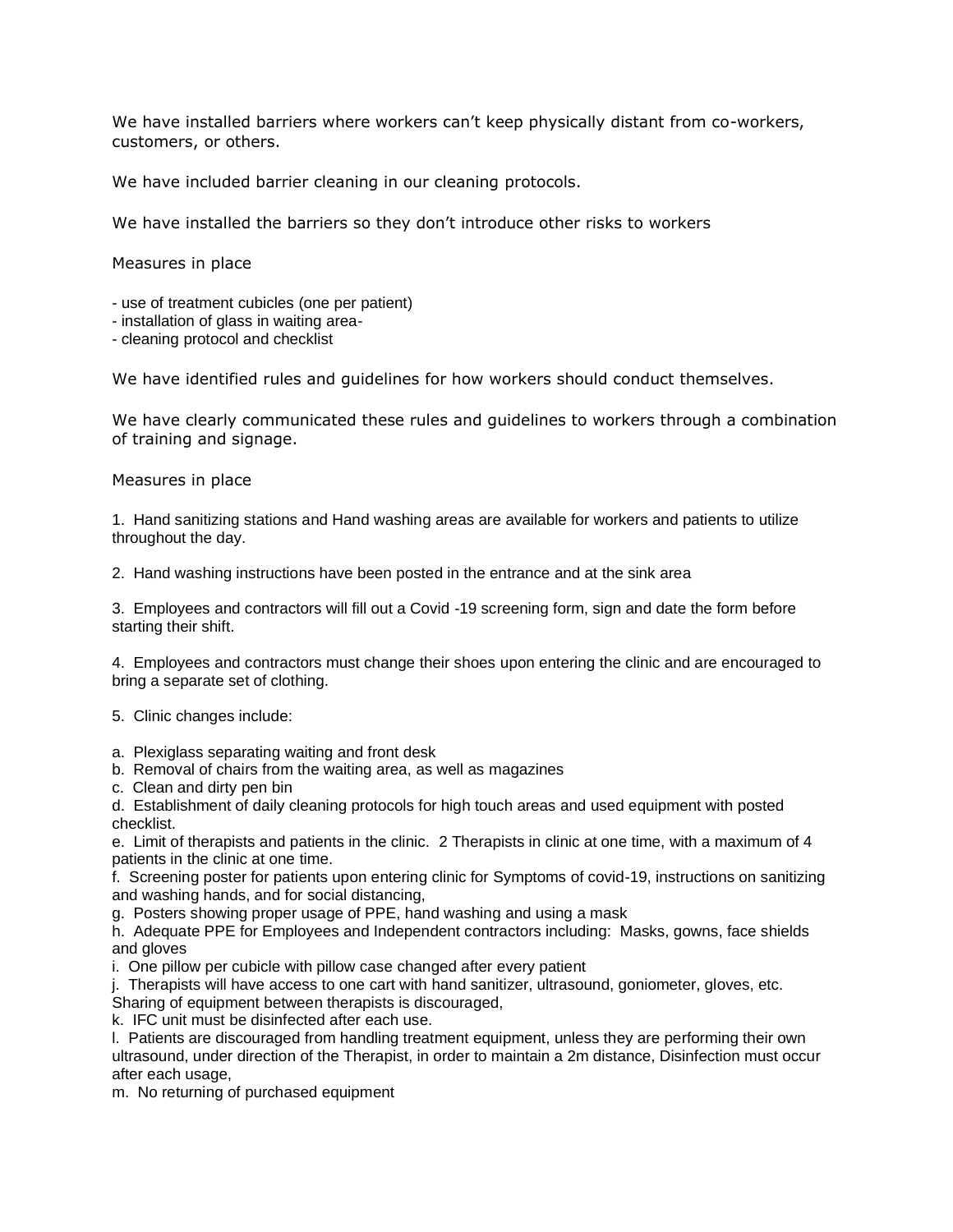n. Front computer will be utilized by only one therapist per shift. Therapists are encouraged to use their own personal laptop/device.

o. patients will need to stay in their own cubicle unless exercising in gym. If exercising, then 2m of distance must be maintained between patients)

p. Communication to patients via phone and website re: expectations (ie, self screening for covid-19, masks, not bringing children, using restroom before coming to clinic, arriving on time for appointment) q. tubing and other equipment handled by the patient will be put into the "dirty equipment" bin which will be cleaned by staff throughout the day.

r. Use of treadmill should be limited.

s. Clinic will be divided into two halves. Cubicles 2,3 &4 will be utilized by one therapist (Traction room is #1), Vault and two back cubicles will be used by second therapist through their shift. Traction room will be shared by therapists.

t. Hand table will now be used for charting by front cubicle therapist. Hand patients will be seen in cubicle.

u. Employee and Contactors are responsible for cleaning reusable masks, faceshields and goggles when soiled or daily after their shift,

6.Employees and staff have been informed of safety plan

7. Physiotherapy Contractors must adhere to CPTBC practice standards and Advisory statements

8. Front end staff will take inventory of PPE and ensure ordering of equipment weekly.

We have reviewed the information on **selecting and using masks** and **instructions on how to use a mask**.

We understand the limitations of masks and other PPE. We understand that PPE should only be used in combination with other control measures.

We have trained workers to use PPE properly, following manufacturers' instructions for use and disposal.

Measures in place

- employees and contractors will utilize masks when not able to physically distance themselves from patients

- Patients are encouraged to use their own mask. If they don't have one, they will be provided with one

- Poster regarding donning and doffing of masks has been posted in the clinic

## **COVID-19 Safety Plan**

## **Reduce the risk of surface transmission through effective cleaning and hygiene practices**

We have reviewed the information on **cleaning and disinfecting** surfaces**.** Our workplace has enough handwashing facilities on site for all our workers. Handwashing locations are visible and easily accessed.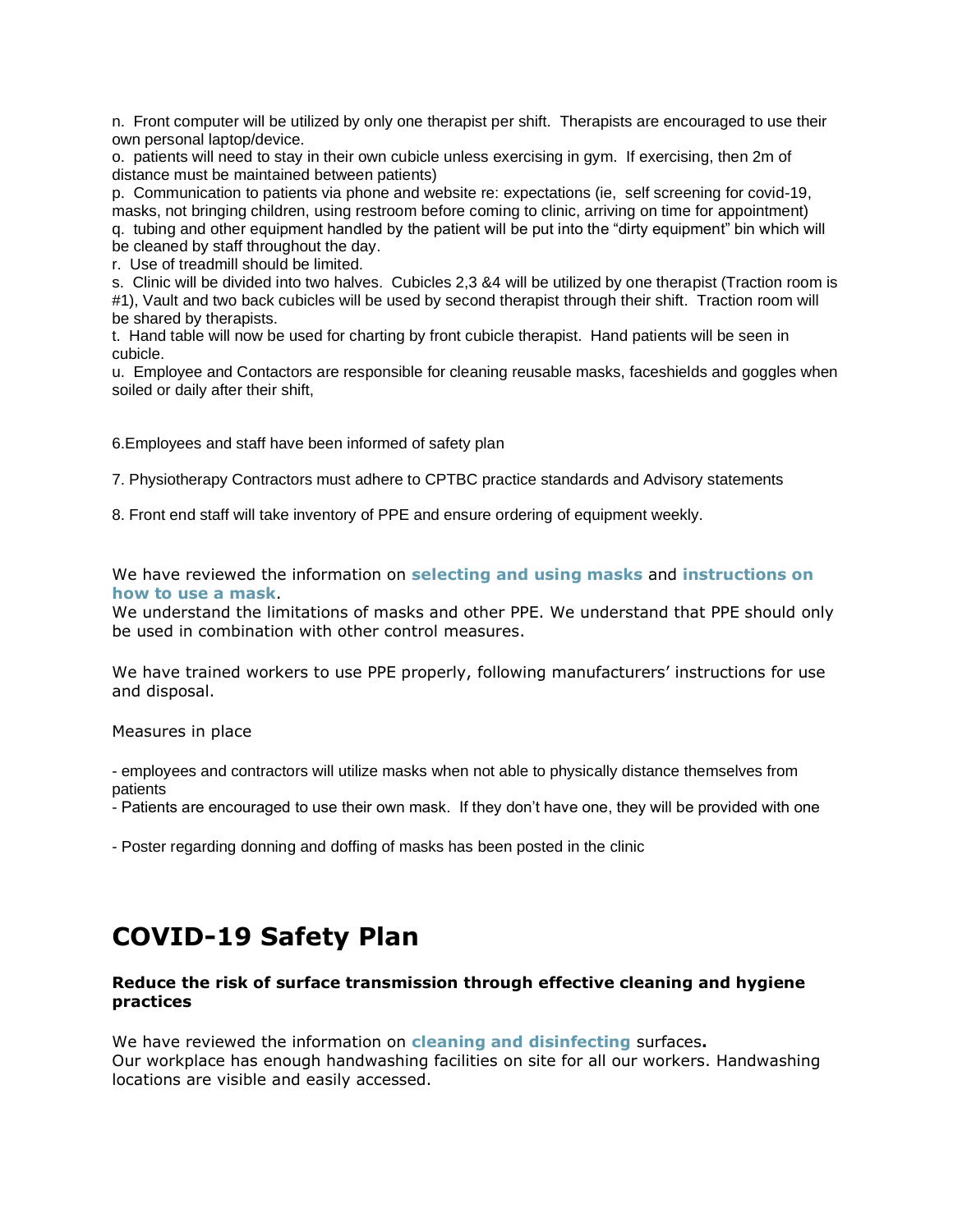We have policies that specify when workers must wash their hands and we have communicated good hygiene practices to workers. Frequent handwashing and good hygiene practices are essential to reduce the spread of the virus.

We have implemented cleaning protocols for all common areas and surfaces - e.g., washrooms, tools, equipment, shared tables, desks, light switches, and door handles. This includes the frequency that these items must be cleaned (number of times per day) as well as the timing (before and after shift, after lunch, after use).

Workers who are cleaning have adequate training and materials.

We have removed unnecessary tools and equipment to simplify the cleaning process.

## **Cleaning protocols**

- Please see daily cleaning document posted in clinic
- updated WHIMIS training for employees

- all equipment used after individual patients to be disinfected

- Establishment of "Dirty equipment" bin to be cleaned throughout the day by front end staff

Nightly cleaning:

- Vacuum and wash floor
- Wipe down all beds and equipment
- Cleaning of front desk glass, front and back doors
- Cleaning of both bathrooms
- Wiping down of light switch of bathrooms and door handles
- Finishing of laundry
- Cleaning of waiting room chairs

Bi-weekly cleaning- Hydroculator water change

Our workplace policies ensure that workers and others showing symptoms of COVID-19 are prohibited from the workplace.

Anyone who has had symptoms of COVID-19 in the last 10 days. Symptoms include fever, chills, new or worsening cough, shortness of breath, sore throat, and new muscle aches or headache.

Anyone directed by Public Health to self-isolate. Anyone who has arrived from outside of Canada or who has had contact with a confirmed COVID-19

case must **self-isolate for 14 days and monitor** for symptoms. Visitors are prohibited or limited in the workplace.

Therapists can use Telehealth to see patients if they wish or need to remain at home.

Our policy addresses workers who may start to feel ill at work. It includes the following:

Sick workers should report to first aid, even with mild symptoms.